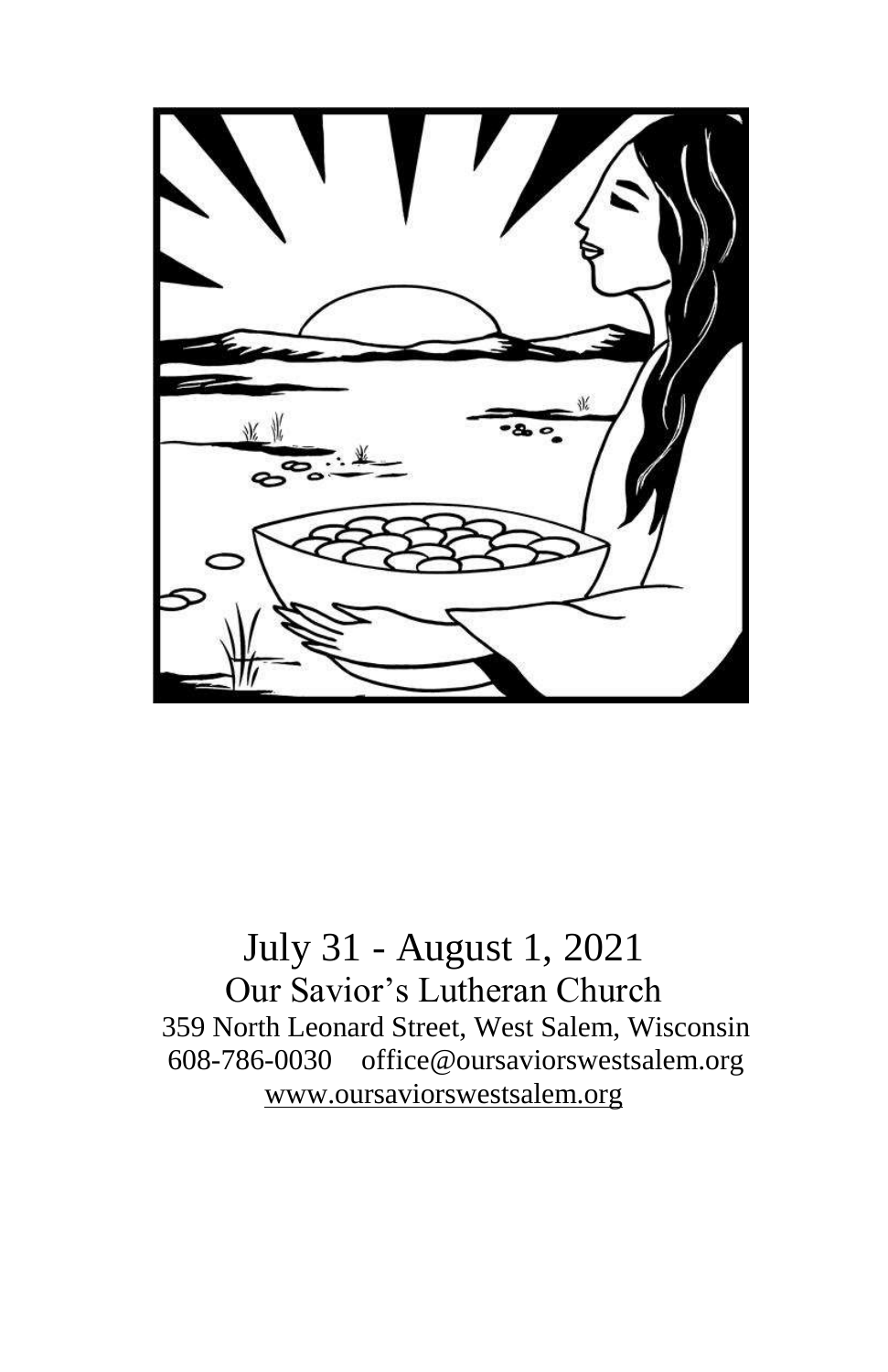# **Welcome**

#### **Psalm** 78:23-29

<sup>23</sup>So God commanded the clouds above and opened the doors of heaven,

 $24$ raining down manna upon them to eat and giving them grain from heaven.

 $25$ So mortals ate the bread of angels; God provided for them food enough.

 $^{26}$ The LORD caused the east wind to blow in the heavens and powerfully led out the south wind,

 $27$ raining down flesh upon them like dust and flying birds like the sand of the seas,

<sup>28</sup>letting them fall in the midst of the camp and round a- bout the dwellings.

 $29$ So the people ate and were well filled, for God gave them what they craved.

# **Confession And Forgiveness**

Blessed be the holy Trinity….

God, our provider,

**help us.**

**It is hard to believe there is enough to share. We question your ways when they differ from the ways of the world in which we live. We turn to our own understanding rather than trusting in you. We take offense at your teachings and your ways. Turn us again to you. Where else can we turn? Share with us the words of eternal life and feed us for life in the world. Amen.**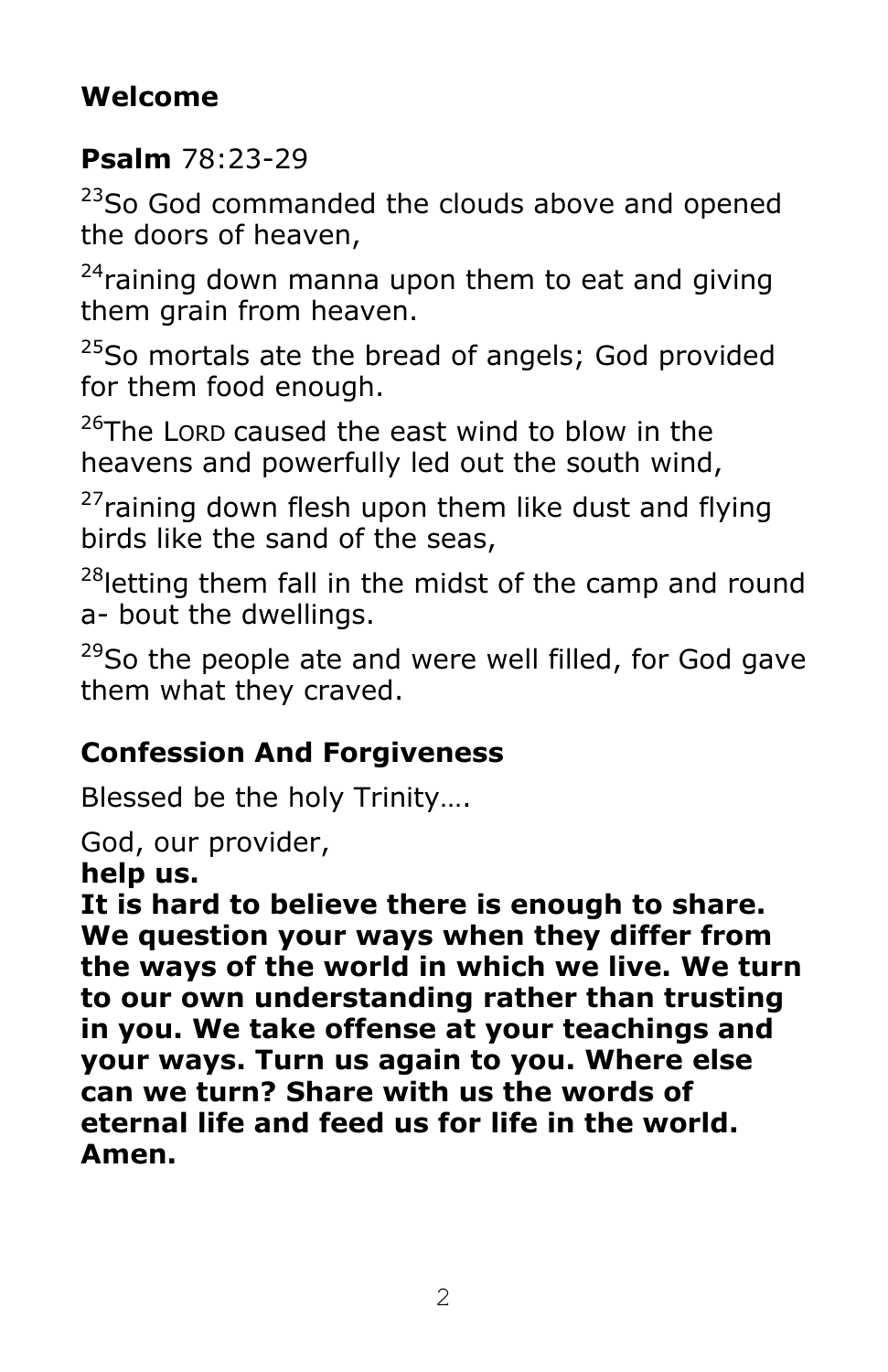# **Prayer Of The Day**

#### **Gospel** John 6:24-35

*Many of the five thousand people Jesus fed in the wilderness continued to follow him throughout the countryside. Jesus challenges them to consider the real nature of their quest.*

<sup>24</sup>When the crowd saw that neither Jesus nor his disciples were beside the sea, they themselves got into the boats and went to Capernaum looking for Jesus. <sup>25</sup>When they found him on the other side of the sea, they said to him, "Rabbi, when did you come here?" <sup>26</sup>Jesus answered them, "Very truly, I tell you, you are looking for me, not because you saw signs, but because you ate your fill of the loaves. <sup>27</sup>Do not work for the food that perishes, but for the food that endures for eternal life, which the Son of Man will give you. For it is on him that God the Father has set his seal." <sup>28</sup>Then they said to him, "What must we do to perform the works of God?" <sup>29</sup> Jesus answered them, "This is the work of God, that you believe in him whom he has sent."  $30$ So they said to him, "What sign are you going to give us then, so that we may see it and believe you? What work are you performing? <sup>31</sup>Our ancestors ate the manna in the wilderness; as it is written, 'He gave them bread from heaven to eat.' "<sup>32</sup>Then Jesus said to them, "Very truly, I tell you, it was not Moses who gave you the bread from heaven, but it is my Father who gives you the true bread from heaven. 33For the bread of God is that which comes down from heaven and gives life to the world."  $34$ They said to him, "Sir, give us this bread always."  $35$  Jesus said to them, "I am the bread of life. Whoever comes to me will never be hungry, and whoever believes in me will never be thirsty."

#### **Sermon**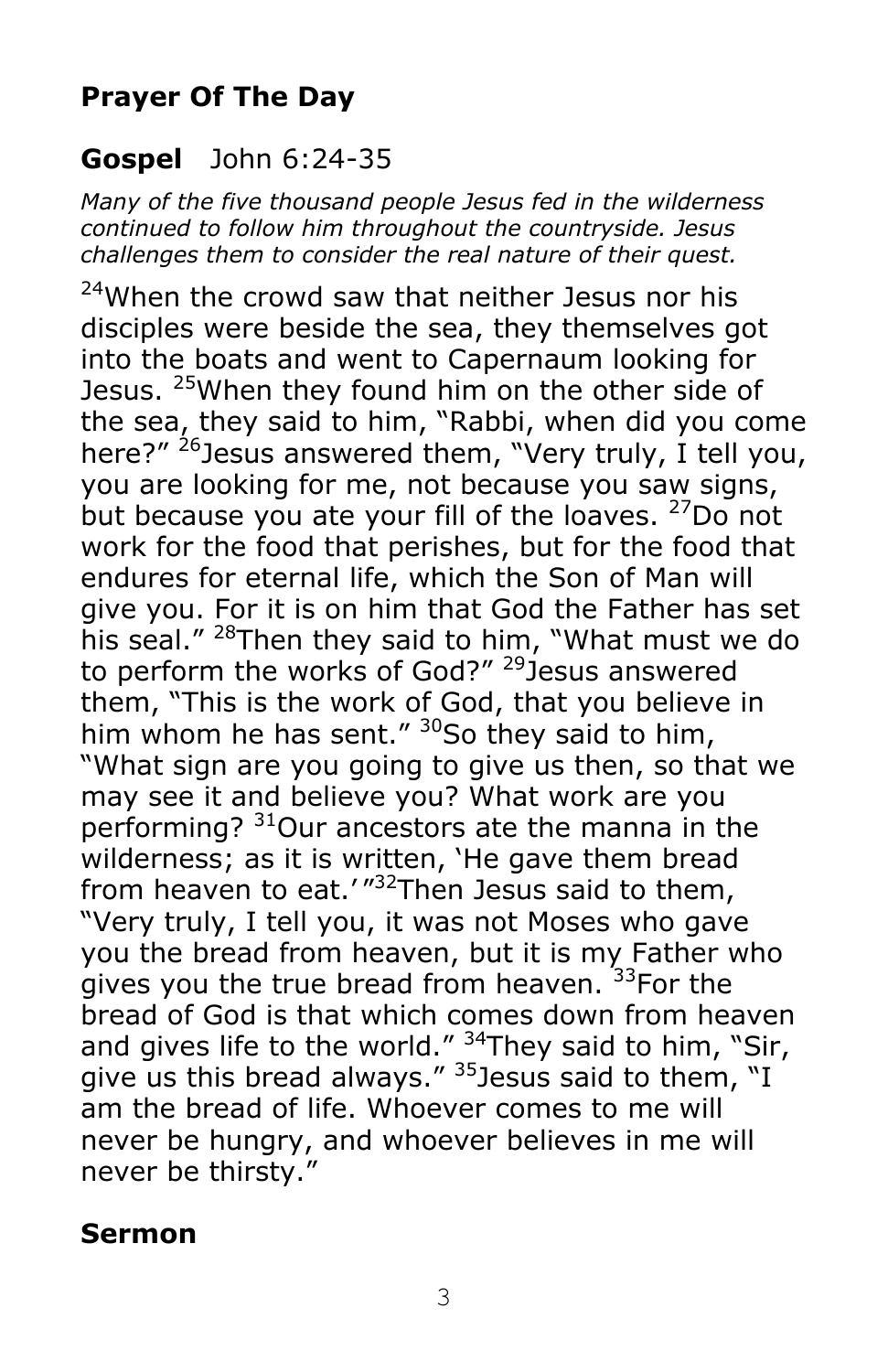**Hymn** "O Bread of Life from Heaven"



#### **Apostles Creed**

- I believe in God, the Father almighty, creator of heaven and earth.
- I believe in Jesus Christ, God's only Son, our Lord, who was conceived by the Holy Spirit, born of the virgin Mary, suffered under Pontius Pilate, was crucified, died, and was buried; he descended to the dead. On the third day he rose again; he ascended into heaven, he is seated at the right hand of the Father, and he will come to judge the living and the dead.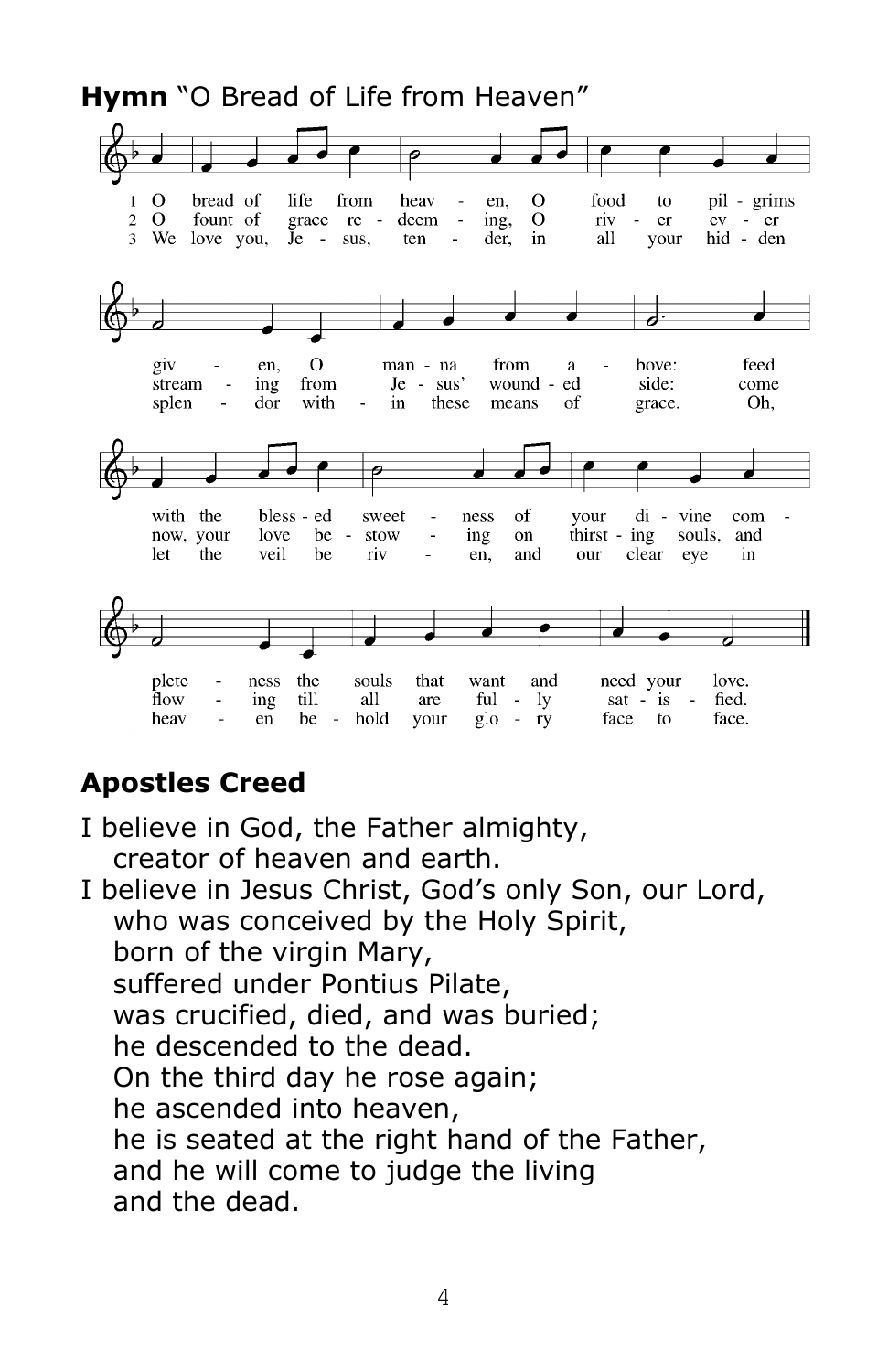I believe in the Holy Spirit, the holy catholic church, the communion of saints, the forgiveness of sins, the resurrection of the body, and the life everlasting. Amen.

#### **Prayers**

P: Rooted in Christ and sustained by the Spirit, we offer our prayers for the church, the world, and all of creation.

*A brief silence.*

You call your church to be the body of Christ. Awaken all the baptized to the gifts you provide for carrying out the work of ministry. Where the church is divided, knit us together and restore the unity of the faith. Hear us, O God.

#### **Your mercy is great.**

You command the clouds above and cause the wind to blow in the heavens. Watch over all of your creation, from deserts and wilderness places, to fields and forests. Work in us your Spirit that we may be a part of protecting your gift of creation. Hear us, O God.

#### **Your mercy is great.**

You summon leaders to respond to the needs of your people. Instill those who govern with patience when confronted with grievances and a commitment to seek that which promotes the well-being of the community. Hear us, O God.

#### **Your mercy is great.**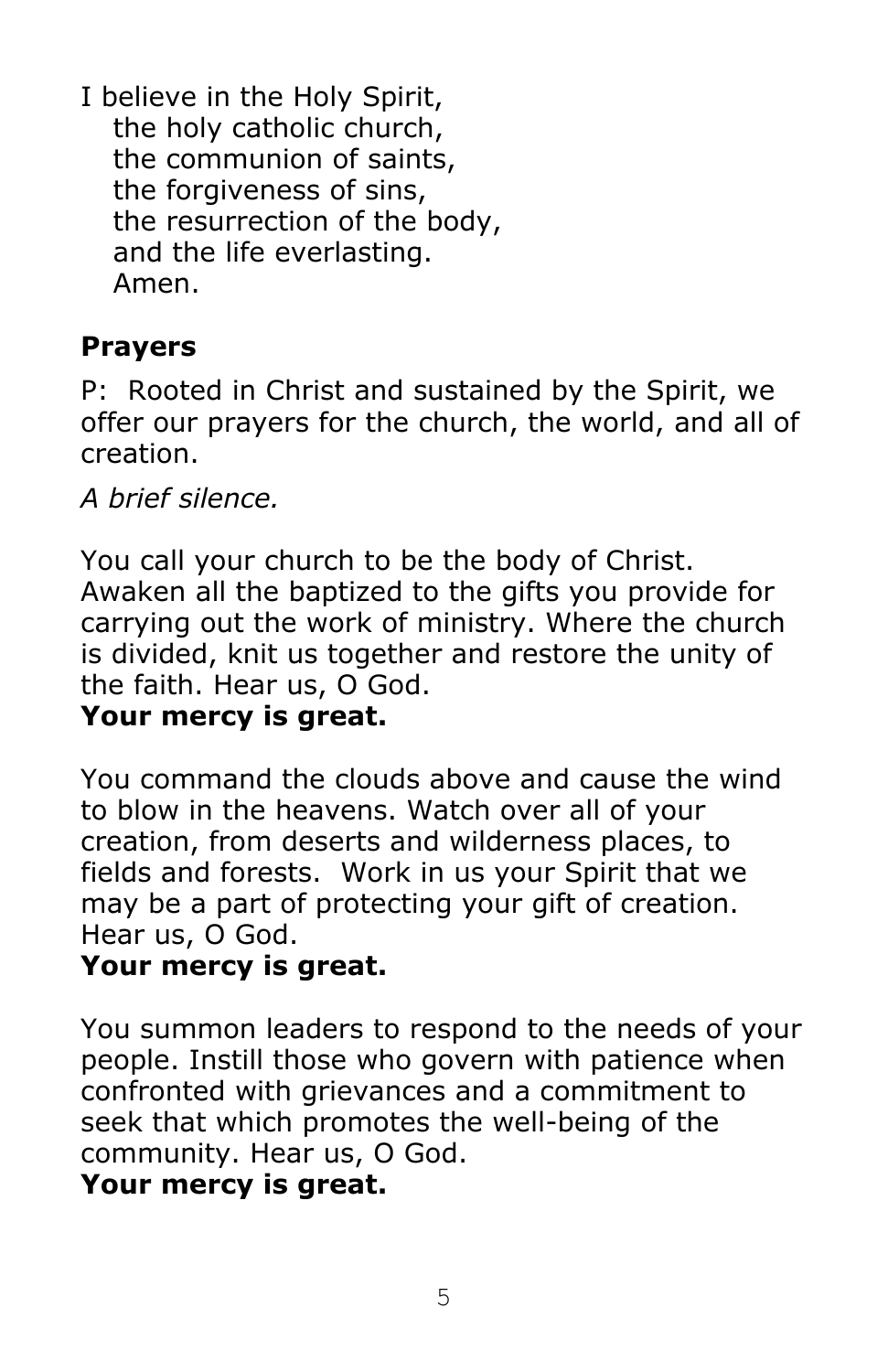You draw near to those who cry out for help. Feed those who are hungry, reassure those who are despairing, and accompany those who are imprisoned. Rain down the true bread from heaven that gives life to the world. Hear us, O God. **Your mercy is great.**

You receive all who come seeking a sign of grace. Make this congregation a place of hospitality for those accustomed to rejection. To those who have felt excluded here or elsewhere, prepare us to welcome them in the name of Christ. Hear us, O God.

# **Your mercy is great.**

*Here other intercessions may be offered.*

You provide food that endures for eternal life. Sustain us each day with the bread of life until we are gathered with all the saints and feast together at your heavenly banquet. Hear us, O God.

# **Your mercy is great.**

P: We lift these and all our prayers to you, O God, confident in the promise of your saving love; through Jesus Christ our Lord.

# **Amen.**

# **Communion Liturgy**

**Lord's Prayer**

# **Invitation To Communion**

# **Post Communion Prayer**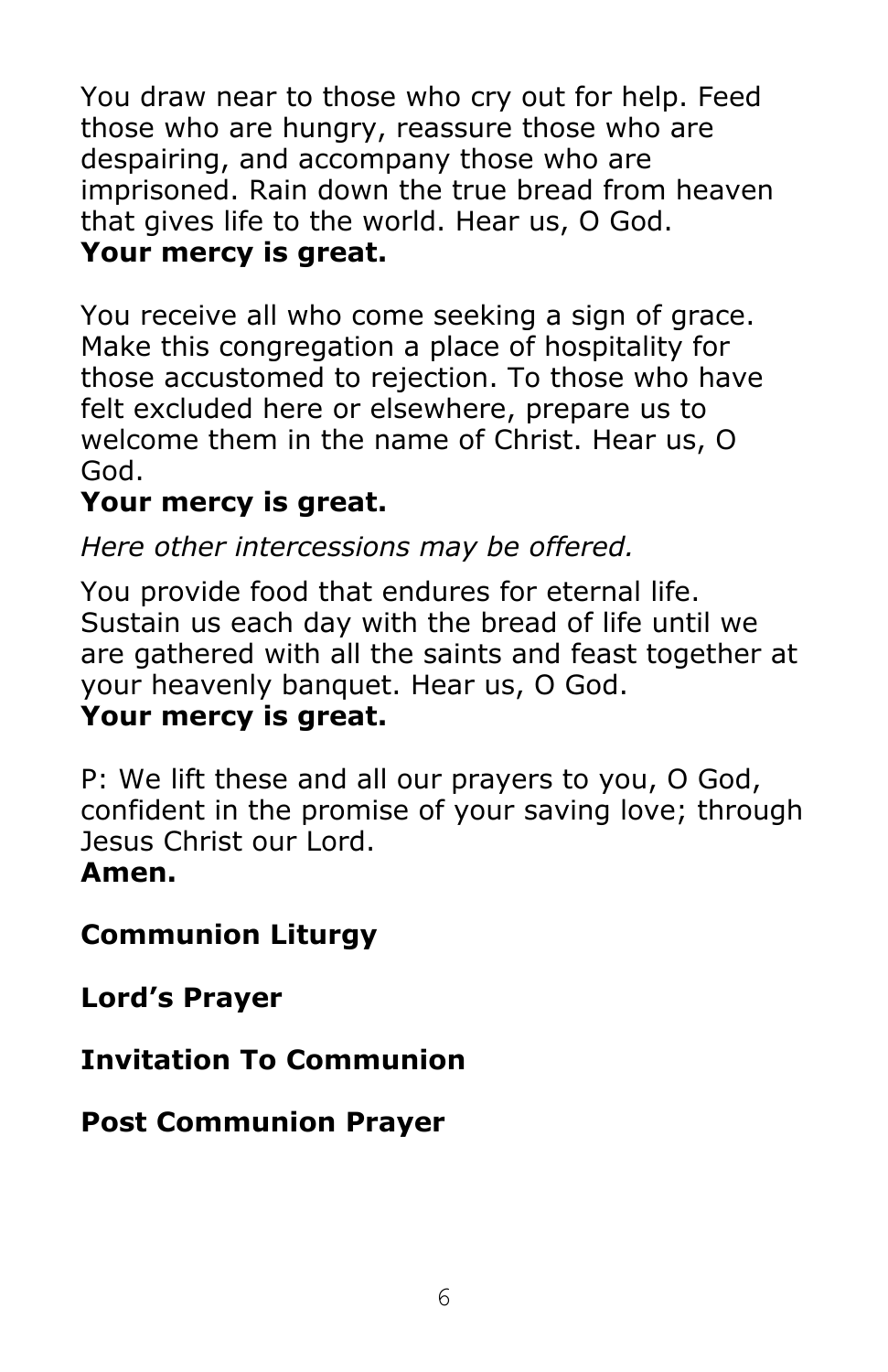#### **Hymn** "Son of God, Eternal Savior" (v. 1-2)



#### **Blessing**

#### **Dismissal**

Go in peace. You are the body of Christ. **Thanks be to God**.